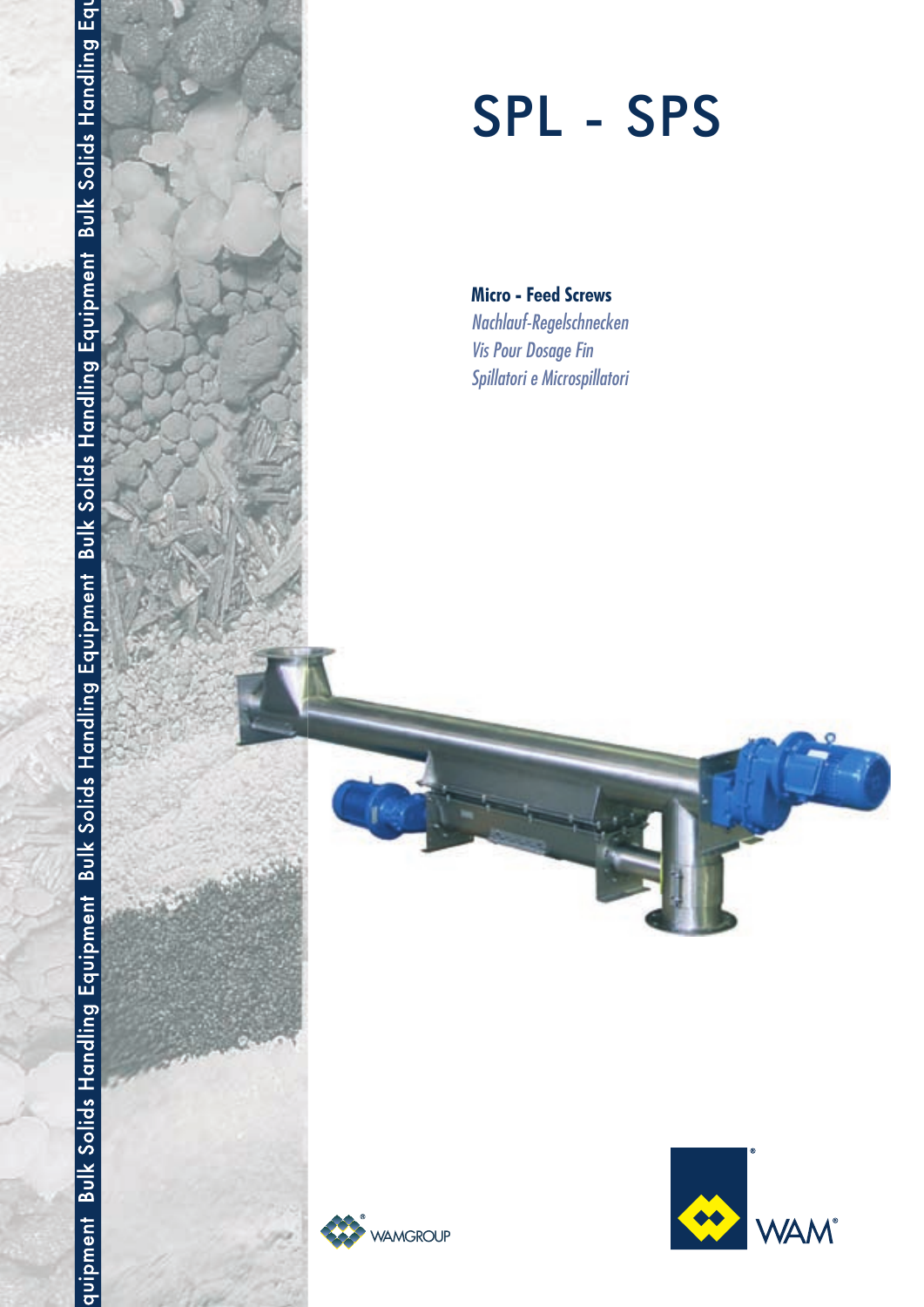SPL and SPS-type Micro-Feed Screws are auxiliary screws combined with a larger main screw feeder.

Before reaching the set feed rate the main screw feeder is stopped by a proximity switch to allow the Micro-Feed Screw, which is flanged beneath an opening in the pre-outlet section of the main screw feeder pipe, to feed the missing quantity of material with high accuracy through the outlet of the main screw feederinto the weigh hopper.

#### **Features**

- Low rotation speed (SPS)
- Screws in anti-wear material
- Screws with heavy-duty flighting
- No outlet end bearing (SPS)
- Inlet hopper
- Wide range

# Function

- Possible to feed any kind of material including highly abrasive products

#### **Benefits**

Ø MAIN SCREW Ø HAUPTSCHNECKE Ø VIS PRINCIPALE

i MAIN SCREW<br>i HAUPTSCHNECKE<br>i VIS PRINCIPALE

aãã

- High feeding accuracy
- Easy maintenance



# - Reduced speed direct drives

- *Direktantriebe mit niedrigen Drehzahlen*
- *Entraînements à vitesse réduite*
- *Trasmissioni dirette a velocità ridotte*

*SPL und SPS Nachlaufregelschnecken werden als Zusatzgeräte in Verbindung mit einer Hauptdosierschnecke eingesetzt.* 

*Vor Erreichen der gewünschten Dosiermenge wird die Hauptschnecke durch einen Näherungsschalter abgeschaltet. Die an einen Durchbruch an der Unterseite vor dem Auslauf der Hauptschnecke geflanschte Nachlauf-Regelschnecke dosiert nun die fehlende Restmenge mit hoher Genauigkeit durch den Auslauf der Hauptschnecke in den Waagenbehälter.*

# *Technische Merkmale*

- *Geringe Drehzahl (SPS)*
- *Verschleißbeständige Wendel*
- *Dickwandige Schneckenwendel*
- *Auslauf ohne Endlager (SPS)*
- *Vorratstrichter*
- *Breites Lieferprogramm*

# *Funktion*

*- Jedes Produkt (auch äußerst abrasive Medien) kann dosiert werden*

# *Vorteile*

- *Hohe Dosierpräzision*
- *Einfache Wartung*



#### - Screws with reduced diameter

- *Schnecken mit reduziertem Durchmesser*
- 
- 



*A l'approche de la quantité désirée de matériau, la vis principale est arrêtée par un capteur. La vis de dosage fin qui est montée sous la vis principale avant la bouche de sortie de la-même maintenant dose la quantité de matériau qui manque de manière très précise à travers la bouche de sortie de la vis principale dans la trémie de pesage.*

# *Caractéristiques techniques*

- *Vitesse de rotation faible (SPS)*
- *Spires en matériau antiusure*
- *Spires de forte épaisseur*
- *Décharge sans palier d'extrémité (SPS)*
- *Réservoir/trémie*
- *Vaste gamme*

#### *Fonction*

*- Possibilité de dosage de n'importe quel produit y compris les matériaux très abrasifs*

#### *Avantages*

- *Précision élvée de dosage*
- *Manutention facile*



# - Full bore through outlet

- *Hindernisfreier Auslauf*
- *Bouche de décharge sans obstacle - Bocca di scarico libera senza ostacoli*
- 

*Gli spillatori SPL e SPS trovano utilizzo come dosatori supplementari in combinazione con coclee di dosaggio più grandi.*

*Prima di raggiungere la quantità di materiale desiderata la coclea principale viene fermata da un sensore. Il materiale mancante viene ora dosato dallo spillatore (coclea di piccolo diametro posizionata sotto la coclea principale in prossimità dello scarico) con alta precisione attraverso la bocca di scarico della coclea principale nella tramoggia di pesatura.*

## *Caratteristiche tecniche*

- *Basse velocità di rotazione (SPS)*
- *Spire in materiale antiusura*
- *Spire con eliche di grosso spessore*
- *Scarico senza supporto di estremità (SPS)*
- *Serbatoio/tramoggia*
- *Ampia gamma*

# *Funzione*

*- Possibilità di dosaggio di qualsiasi tipo di prodotto compreso i prodotti molto abrasivi*

### *Vantaggi*

- *Elevata precisione di dosaggio*
- *Facile manutenzione*



# - Easy inspection

- *Leichte Zugänglichkeit*
- *Facile à inspectionner*
- *Facile ispezionabilità*

X - X VIEW COCLEA PRINCIPALE Ø COCLEA PRINCIPALE D E  $X\square$ I ⊃ GL \ {`[`\ ||\\\_T JM $\overline{\phantom{0}}$ ØOUTLET=ØSCREW  $X \cap Y$ A = Reserve that the contract of the contract of the contract of the contract of the contract of the contract o<br>A = Reserve that the contract of the contract of the contract of the contract of the contract of the contract

SPL

500 335 585 140 450 295 130 50 260 440 261 114 500 350 600 150 500 325 130 80 260 470 261 114 1000 365 865 160 500 325 165 45 260 470 311 114 750 395 770 180 550 400 195 90 260 545 361 114 750 415 790 220 600 450 225 110 260 595 433 139 750 455 830 290 750 550 265 110 320 695 483 168 1000 480 980 340 750 550 295 80 320 695 533 168 1500 525 1275 390 850 625 350 75 385 810 653 219 0.55 0.55 0.55 0.55 1.1 1.5 1.5 3 **kW** 22 43 24 86 56 117 62 117 80 220 121 430 171 430 355 1100 Hopper volume Trichtervolumen Volume trémie Volume tramoggia **(dm3) Q (dm3/min) A C D E F G H I L M N Q SPL090193..\_ SPL090168..\_ SPL100219..\_ SPL100273..\_ SPL150406..\_ SPL120323..\_ SPL150457..\_ SPL200558..\_** 175 175 175 175 175 375 375 375 **T** 90 168 90 193 100 219 100 273 120 323 150 406 150 457 200 558 Main Screw<br>Hauptschnecke<br>Vis principale<br>Codea principale **Ø (mm)** Matering screw Nachlauf Regelschnecke Vis dosage fin Spillatore **Ø (mm) TYPE** 





- 
- 
- *Vis avec diamètre réduit*
- *Coclee con diametri ridotti*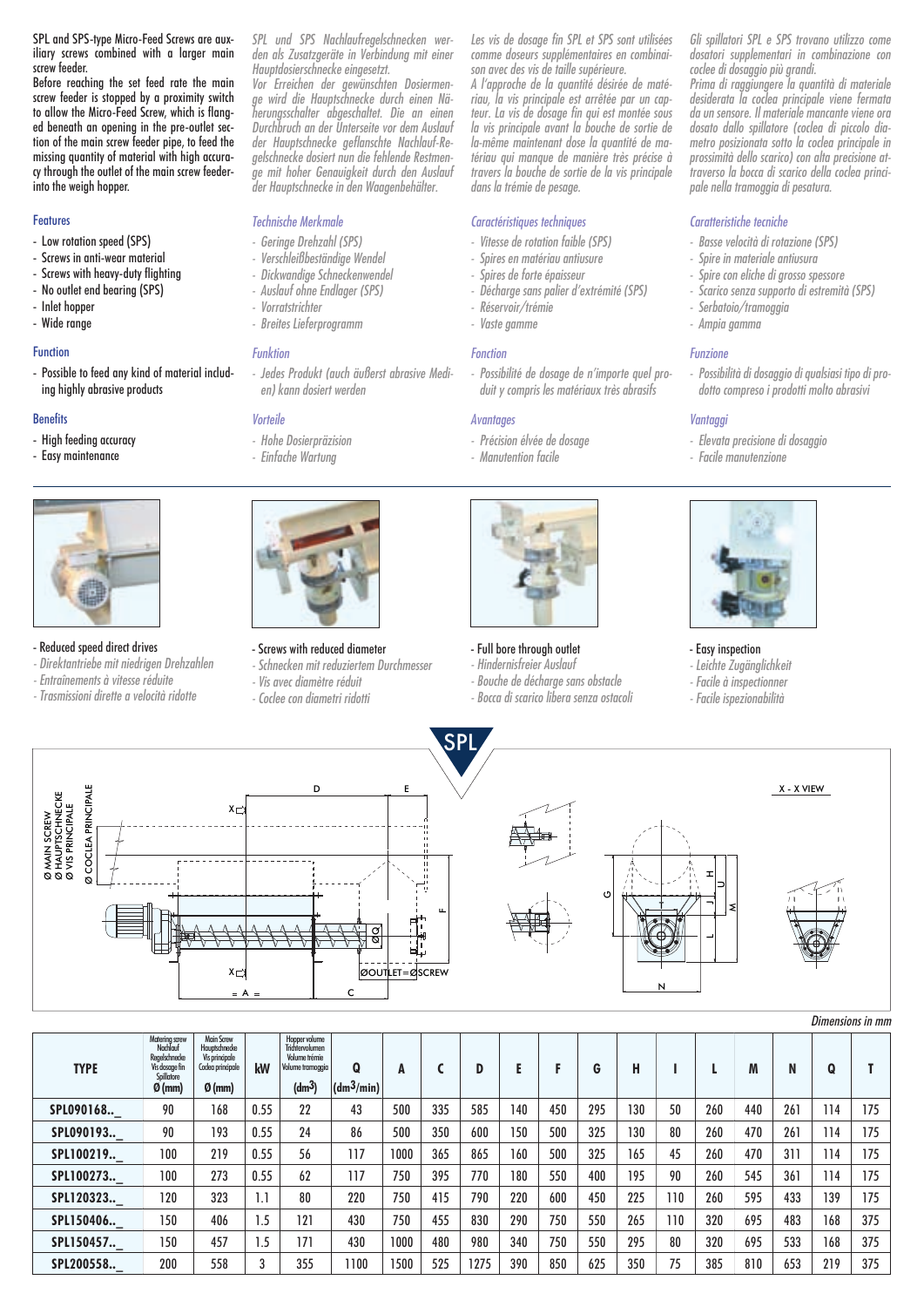

# Micro-Feed Screw SPS if particularly high accuracy is required

*Nachlaufregelschnecke SPS für besonders hohe Ansprüche in bezug auf die Dosiergenauigkeit Vis de dosage fin SPS: quand on demande une précision particulièrement élevée Spillatore SPS: Quando è richiesta una precisione elevata*

|             | Dimensions in mm                                                                                                 |                                                                                                                 |                                                          |                                                     |                                                                          |      |                                                   |     |   |     |     |     |     |           |     |    |     |       |     |    |     |     |     |     |                    |
|-------------|------------------------------------------------------------------------------------------------------------------|-----------------------------------------------------------------------------------------------------------------|----------------------------------------------------------|-----------------------------------------------------|--------------------------------------------------------------------------|------|---------------------------------------------------|-----|---|-----|-----|-----|-----|-----------|-----|----|-----|-------|-----|----|-----|-----|-----|-----|--------------------|
| <b>TYPE</b> | 0<br><b>Main Screw</b><br>Hauptschnecke<br><b>Vis Principale</b><br><b>Coclea Principale</b><br>$\emptyset$ (mm) | U<br><b>Main Screw</b><br><b>Hauptschnecke</b><br><b>Vis Principale</b><br><b>Coclea Principale</b><br>$Ø$ (mm) | Gear<br>Ratio<br><b>Unters</b><br>Rapport<br>Rapp.<br>1: | Electric<br>Motor<br>Poles<br>Pole<br>Pôles<br>Poli | <b>Screw</b><br>r.pm.<br>Wendel<br>U/min<br><b>Spire</b><br>Tpm<br>rp.m. | kW   | Pitch<br>Steigung<br>Pas<br>Passo<br>$\vert$ (mm) | A   | B |     | D   |     | F   | G         | H   |    |     | M     | N.  | P  | Q   | R   |     |     | $\mathbf{U}^{(*)}$ |
| SPS030114   | 114                                                                                                              | $\overline{\phantom{a}}$                                                                                        | 40                                                       |                                                     | 36                                                                       | 0.25 | 30                                                | 500 |   | 237 | 491 | 140 |     | 450 273.5 | 158 |    | 230 | 388.5 | 265 | 75 | 42  | 200 | 75  | 175 | 158                |
| SPS075168   | 168                                                                                                              | 150                                                                                                             | 30                                                       |                                                     | 24                                                                       | 0.55 | 50                                                | 500 |   | 334 | 588 | 140 | 450 | 295       | 130 | 50 | 230 | 410   | 265 | 75 | 89  | 291 | 140 | 175 |                    |
| SPS075219   | 219                                                                                                              | 200                                                                                                             | 20                                                       |                                                     | 30                                                                       | 0.55 | 50                                                | 500 |   | 334 | 588 | 160 | 500 | 325       | 165 | 45 | 230 | 440   | 265 | 75 | 89  | 291 | 140 | 175 |                    |
| SPS090273   | 273                                                                                                              | 250                                                                                                             | 30                                                       |                                                     | 24                                                                       | 0.55 | 60                                                | 500 |   | 396 | 650 | 180 | 550 | 400       | 195 | 90 | 260 | 545   | 361 | 90 | 114 | 306 | 154 | 175 |                    |
| SPS090323   | 323                                                                                                              | 300                                                                                                             | 30                                                       |                                                     | 46                                                                       | 1.10 | 60                                                | 500 |   | 396 | 650 | 220 | 550 | 400       | 285 |    | 260 | 545   | 361 | 90 | 114 | 306 | 154 | 175 | 285                |
| SPS090406   | 406                                                                                                              | 350                                                                                                             | 20                                                       |                                                     | 73                                                                       | 1.10 | 60                                                | 500 |   | 396 | 650 | 290 | 550 | 400       | 285 |    | 260 | 545   | 361 | 90 | 114 | 240 | 154 | 175 | 285                |

#### \* Version without connecting union (A)

*\* Version ohne Verbindungsstutzen (A)*

*\* Version sans raccordement de connexion (A)*

*\* Versione senza raccordo di collegamento (A)*



- Flight edge with anti-wear coating
- *Wendel mit Verschleißschutz-Schweißraupe*
- *Spire avec protection antiusure*
- *Elica con riporto antiusura*



- Protecting baffle plate
- *Schutzabweiser*
- *Déflecteur de protection*
- *Deflettore di protezione*

# Accessories - *Zubehör - Accessoires - Accessori*



- Anti-wear Hardox® flighting
- *Verschleißresistente Hardox® Wendel*
- *Spire en matériau antiusure Hardox®*
- *Elica in materiale antiusura Hardox®*



- Butterfly valves for material interception
- *Absperr-Drehklappen*
- *Vannes papillon d'interception*
- *Valvole a farfalla di intercettazione*